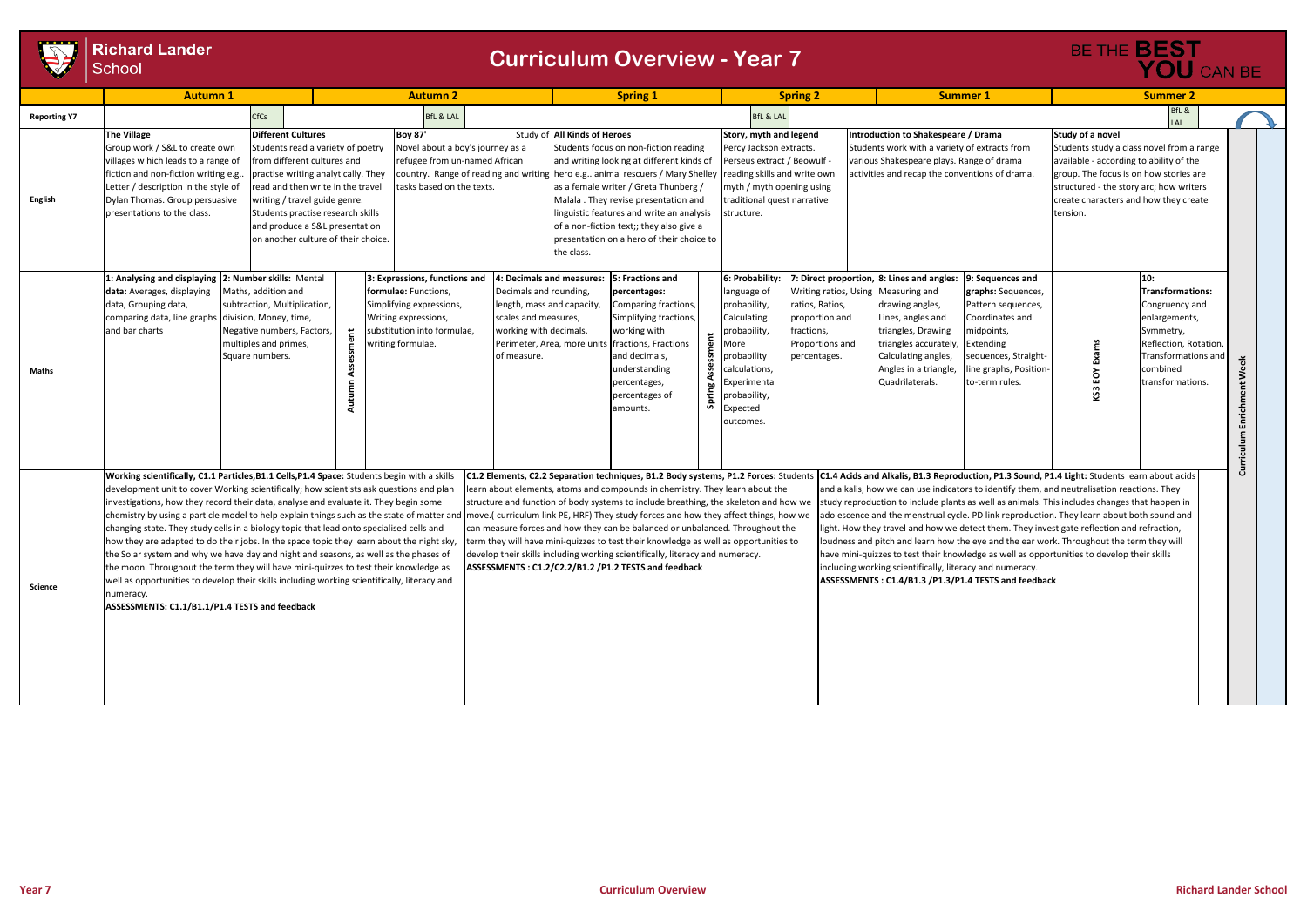| Computing | Basic IT literacy - use of Moodle, 0365,<br>Word and PowerPoint. Digital citizenship<br>including online security, best practise<br>when communicating with other.<br>Digital Citizenship                                                                                                                                                                                                                                                                                                                                                                                                                    |                                                                                                                                                                                                                                                                                                                                                                                                                                                                                                                                                                                                                                                                                                                                 | Data Representation: Boolean logic<br>몯<br>AND\OR\NOT). Binary numbering system<br>and its use in Computing. Conversion<br>between binary and decimal. Use of<br>numbers to represent characters in<br>computing<br>tation                                                                                                                                                                                                                                                                                                                                                                                                                                                                                                                                                                                                                                                                                                                                     |  | <b>Programming: Algorithms:</b><br>basics of decomposition<br>DIT in<br>(breaking problems down)<br>Identifying sequences in<br>짇<br>instructions and potentially<br>programmable parts. Use of<br>flowcharts to represent<br>inputs, outputs, decisions<br>and sub-routines<br>Algorithr | Programming: identify key<br>programming terminology.<br>ming<br>Using input, output variables<br>programr<br>and iteration in code. Identify<br>common mistakes in basic<br>code.<br>preparation for                                                                                                                                                                                                                                                                                                                                                                                                                                                                                                                                                                                    | Computer systems: identify<br>different forms of hardware and<br>categories and input, output,<br>ment<br>storage and process.<br>mming<br>Prograr<br>Progr                                                                                                                                                                                                                                                                                                                                                                                                                           | End of Year project: Microbat. Using the<br>microbit (an embedded system designed<br>for education) to consolidate the learning<br>on computer systems, programming,<br>algorithms and data representation.<br>Students create programs using either<br>flowchart-style coding interface or python<br>scripted language.                                                                                                                                                                                                                                           |                            |
|-----------|--------------------------------------------------------------------------------------------------------------------------------------------------------------------------------------------------------------------------------------------------------------------------------------------------------------------------------------------------------------------------------------------------------------------------------------------------------------------------------------------------------------------------------------------------------------------------------------------------------------|---------------------------------------------------------------------------------------------------------------------------------------------------------------------------------------------------------------------------------------------------------------------------------------------------------------------------------------------------------------------------------------------------------------------------------------------------------------------------------------------------------------------------------------------------------------------------------------------------------------------------------------------------------------------------------------------------------------------------------|----------------------------------------------------------------------------------------------------------------------------------------------------------------------------------------------------------------------------------------------------------------------------------------------------------------------------------------------------------------------------------------------------------------------------------------------------------------------------------------------------------------------------------------------------------------------------------------------------------------------------------------------------------------------------------------------------------------------------------------------------------------------------------------------------------------------------------------------------------------------------------------------------------------------------------------------------------------|--|-------------------------------------------------------------------------------------------------------------------------------------------------------------------------------------------------------------------------------------------------------------------------------------------|------------------------------------------------------------------------------------------------------------------------------------------------------------------------------------------------------------------------------------------------------------------------------------------------------------------------------------------------------------------------------------------------------------------------------------------------------------------------------------------------------------------------------------------------------------------------------------------------------------------------------------------------------------------------------------------------------------------------------------------------------------------------------------------|---------------------------------------------------------------------------------------------------------------------------------------------------------------------------------------------------------------------------------------------------------------------------------------------------------------------------------------------------------------------------------------------------------------------------------------------------------------------------------------------------------------------------------------------------------------------------------------|--------------------------------------------------------------------------------------------------------------------------------------------------------------------------------------------------------------------------------------------------------------------------------------------------------------------------------------------------------------------------------------------------------------------------------------------------------------------------------------------------------------------------------------------------------------------|----------------------------|
| Geography | Geography<br>Introduction:<br>with a starting point of location / geographical skills<br>Students complete a using atlas skills. Economic differences are compared<br>series of 3 lessons<br>focusing on<br>within this region. Students then focus on UAE for a<br>introduction to<br>geography, different<br>factors for the country. Key concepts of social,<br>types of geography<br>and key concepts<br>investigated followed by a written assessment task<br>e.g. social /<br>where students produce an extended writing task on<br>environmental/<br>economic areas.<br>for holding a sporting event. |                                                                                                                                                                                                                                                                                                                                                                                                                                                                                                                                                                                                                                                                                                                                 | Russia: Students study the<br>Middle East - Unit of Study. We then study this region<br>country, using geographical<br>skills to identify key physical<br>when looking at GDPs and HDIs of different countries<br>and human features of the<br>country. Students then study<br>country case study looking at population push and pull<br>the population density of the<br>country and identify reasons<br>environmental and economic aspects for the country are<br>for the population distribution<br>Environmental geography is<br>studied with the most polluted<br>whether students would live in the UAE. Students study<br>city in the world studied and<br>the oil industry, Syria a nation of conflict and the Qatar<br>students outline the causes.<br>World Cup 2022 evaluating if it is a sustainable choice<br>Assessment through<br>exploitation of the Arctic is<br>evaluated where students<br>discuss the development of<br>the Arctic region. |  | study (different to GCSE) focusing at skills of social, environmental and<br>either Indonesian Ocean example or Japanese Tsunami with Fukishima.                                                                                                                                          | begins with causes of these hazards with the plate tectonic theory studied and<br>different plate margins and hazards at these margins. The students also identify through identifying development<br>locations of these hazards and the patterns that occur using geographical skills.<br>Students then study volcanoes for a series of lessons, focusing on an eruption<br>an example with causes, effects and responses to this eruption. E.G - Iceland<br>Eyja or Mount St Helens. Assessment: Students explain why people live near<br>volcanoes and the risks they face. Volcanoes are studied in detail due to using<br>earthquakes at GCSE. After volcanoes, earthquakes are studied with Haiti case<br>economic impacts of this hazard. Tsunamis are then studied using example | Geographical Hazards: Students initially focus on tectonic hazards. The learning Development- Students study the<br>features of measuring development<br>indicators, students identify the HDI and<br>how it can be used to measure countries<br>level of development. The development<br>gap is discussed and the trade game to<br>simulate the challenges that some<br>populations experience. Solutions to<br>reducing the development gap are<br>investigated through fair trade and<br>sustainable development schemes.<br>Assessment: evaluating the development<br>gap methods | Africa: The students study the continent<br>from the different biomes, reasons for the<br>climatic variations from Tropical<br>Rainforests to deserts. Adaptations for<br>plants and animals are investigated as well<br>as specific countries. Levels of<br>development are compared using<br>development skills from Summer 1 study<br>unit. Uganda is studied as a case study as<br>the school supports the country in<br>different ways linked with our KS4 visit.<br>Assessment : features of biomes across<br>Africa, adaptations - knowledge based<br>task. | Enrichment Week<br>riculum |
| History   | as chronology and<br>using evidence.                                                                                                                                                                                                                                                                                                                                                                                                                                                                                                                                                                         | Students complete a We begin to study The Saxon period through the topic of crime and punishment as our<br>series of lessons on pre 1066 study. This then moves on to a scheme of learning on the causes of the Norman that took place in the Middle Ages between the monarchy and the church and<br>historical skills such Conquest and the Battle of Hastings. Following this, the topic moves on to how William<br>secured control of the country through the 'Harrying of the North' the Domesday book,<br>feudal system and his use of castles. The student have a written assessment on the<br>Battle of Hastings - 'Why did William win' which is a GCSE style question.<br><b>Reporting: Norman Conquest Assessment</b> |                                                                                                                                                                                                                                                                                                                                                                                                                                                                                                                                                                                                                                                                                                                                                                                                                                                                                                                                                                |  | source assessment on King John.<br>Reporting: King John - Good or Evil? Assessment                                                                                                                                                                                                        | Students continue to study Medieval History by analysing the power struggles<br>the monarchy and their people. Students will study the role of the church,                                                                                                                                                                                                                                                                                                                                                                                                                                                                                                                                                                                                                               | Thomas Becket and Henry II, King John and the Peasants Revolt. There will be a study the other Tudor Monarchs and analyse who was the best.<br><b>Reporting: Tudors Assessment</b>                                                                                                                                                                                                                                                                                                                                                                                                    | In the Summer term Year 7 study Tudor England. This includes: Richard III views on<br>him as a monarch, Henry VII, Henry VIII and the English reformation and its impact. An<br>analysis of Henry VIII and whether he was a good king. Following on from this we                                                                                                                                                                                                                                                                                                   |                            |
| French    | Mon autoportrait<br>• Most common phonics<br>• Numbers 1-30 (or further)<br>• Introducing self - character & physical<br>frequency words<br>Assessment & DIT : self description                                                                                                                                                                                                                                                                                                                                                                                                                              | • Adjective agreement. Non negotiables. High                                                                                                                                                                                                                                                                                                                                                                                                                                                                                                                                                                                                                                                                                    | Au collège<br>• Asking & giving opinions about school subjects<br>· Giving, asking & understanding time<br>• Describing school day<br>• Preparing for Francovision song contest<br>• Christmas in France<br>Assessment & DIT: L, S, R, W as per end of unit                                                                                                                                                                                                                                                                                                                                                                                                                                                                                                                                                                                                                                                                                                    |  | Au collège (contd) & Mes passetemps<br>• Saying what you like to eat<br>• Saying what you like to do do & why<br>· Saying what you do in your spare time<br>· Using faire & jouer à<br>Assessment & DIT: L, S, R, W as per end<br>of unit                                                 | Là où j'habite<br>• Describing about your town/area<br>· Saying what you can do there<br>Assessment & DIT: L, S, R, W as per<br>end of unit                                                                                                                                                                                                                                                                                                                                                                                                                                                                                                                                                                                                                                              | Les vacances<br>& what you do<br>• Getting ready to go out<br>• Saying you're hungry/thirsty & ordering<br>food/drinks<br>• Saying what you're going to do & would artists lived in and their inspiration<br>like to do<br>• Using the Near Future Tense<br>Assessment & DIT: L, S, R, W as per end of<br>unit                                                                                                                                                                                                                                                                        | La poésie et la culture<br>• Saying where you normally go on holiday • Reading some French poems & writing a<br>poem of your own<br>• Looking at & describing some famous<br>French paintings<br>. Looking at the towns famous French                                                                                                                                                                                                                                                                                                                              |                            |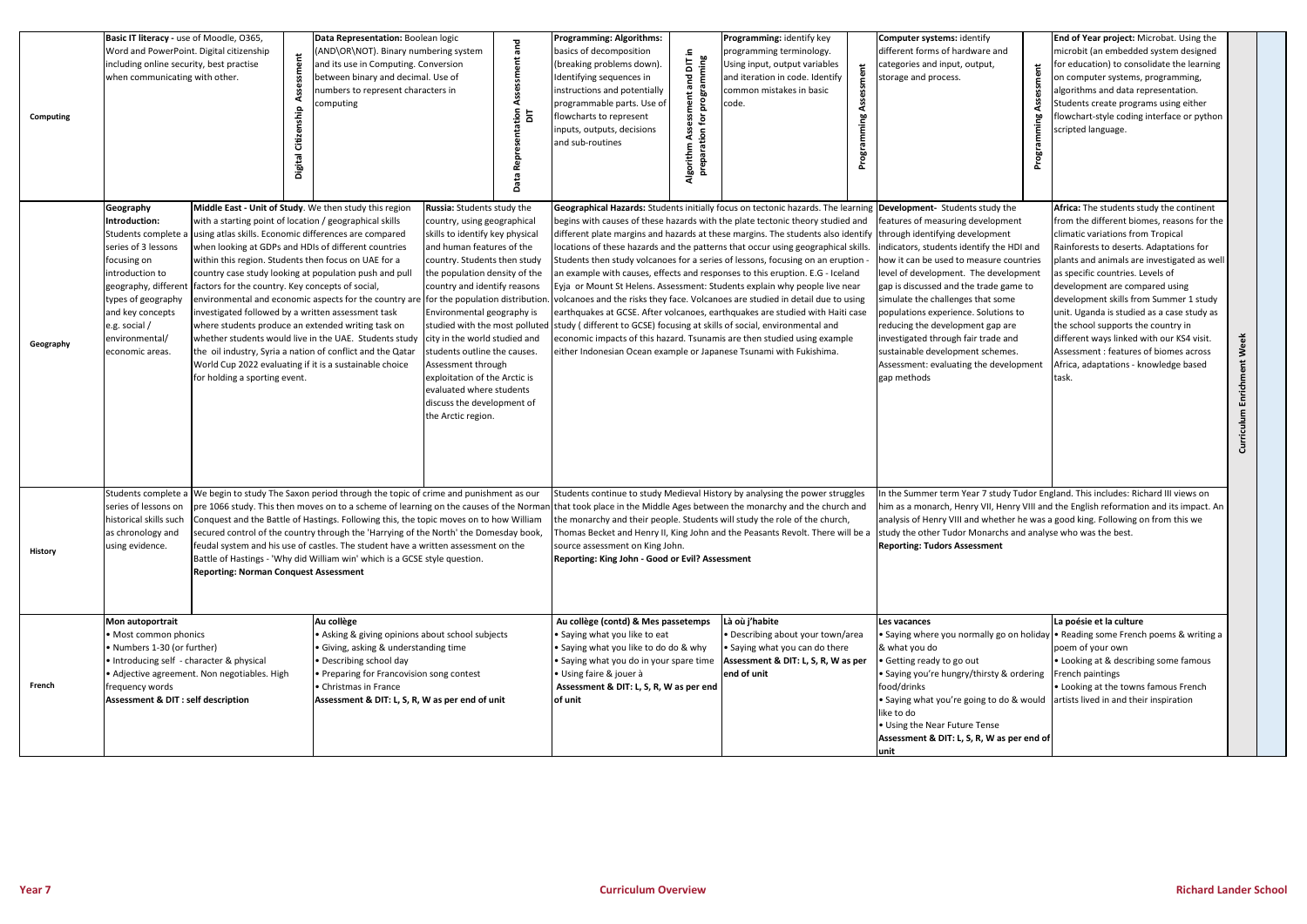| Spanish                  | Mi vida<br>Getting used to Spanish pronunciation and<br>introducing yourself. Talking about your<br>personality using adjectival agreement. Talking<br>about age, brothers and sisters using the verb<br>tener. Saying when your birthday is, using numbers <b>End of module assessments in L,S,R,W.</b><br>and the alphabet. Talking about pets.<br>End of module assessments in L,S,R,W.                                                                                                                                                                                                                                                                                                                                                                                                                                                                                                                                                                                                                                                                                                                                                                                                                                                                                                                                                                                                                                                                             | Mi tiempo libre<br>Saying what you like to do giving opinions using me gusta<br>+ infintive. Saying what you do in your spare time using -ar verbs to say what 'we' do. Giving<br>present tense verbs. Talking about the weather using<br>cuando. Saying what sports you do using hacer and jugar.                                                                                                                                                                                                                                                                                                                  |  | Mi insti<br>Saying what subjects you study using -ar<br>opinions about school subjects using me<br>gusta(n). Describing your school using<br>the correct words for 'a', 'some' and<br>'the'. Talking about breaktime using -er<br>and -ir verbs.<br>End of module assessments in L, S, R, W. End of module assessmnets in L, S, R                                                                                                                                                                                                                                                                                                                         | Mi familia y mis amigos<br>Describing your family using<br>possessive adjectives. Describing your<br>hair and eye colour uisng ser and<br>tener. Saying what other people look<br>like using verbs in the 3rd person.<br>Describing where you live using the<br>verb estar. | Mi ciudad<br>Describing your town or village using 'a'<br>'some' and 'many'. Telling the time. Uisng<br>the verb ir. Ordering in a café using the<br>verb querer. Saying what you are going to animal cards to trade; researching the<br>do at the weekend using the near future<br>tense.<br>End of module assessments in L, S, R, W.                                                                                                                                                                                                                                                                                                                                                                                                                                                                                                                 | Zona proyecto<br>Completing a cultural project of your<br>choice, choose from: finding out about<br>endangered species, producing a set of<br>right to education, creating an action plan<br>for a school in Guatemala; researching a<br>Spanish artist, describing a painting;<br>learning about Spanish festivals, creating a<br>brochure about a fiesta. |  |  |
|--------------------------|------------------------------------------------------------------------------------------------------------------------------------------------------------------------------------------------------------------------------------------------------------------------------------------------------------------------------------------------------------------------------------------------------------------------------------------------------------------------------------------------------------------------------------------------------------------------------------------------------------------------------------------------------------------------------------------------------------------------------------------------------------------------------------------------------------------------------------------------------------------------------------------------------------------------------------------------------------------------------------------------------------------------------------------------------------------------------------------------------------------------------------------------------------------------------------------------------------------------------------------------------------------------------------------------------------------------------------------------------------------------------------------------------------------------------------------------------------------------|---------------------------------------------------------------------------------------------------------------------------------------------------------------------------------------------------------------------------------------------------------------------------------------------------------------------------------------------------------------------------------------------------------------------------------------------------------------------------------------------------------------------------------------------------------------------------------------------------------------------|--|-----------------------------------------------------------------------------------------------------------------------------------------------------------------------------------------------------------------------------------------------------------------------------------------------------------------------------------------------------------------------------------------------------------------------------------------------------------------------------------------------------------------------------------------------------------------------------------------------------------------------------------------------------------|-----------------------------------------------------------------------------------------------------------------------------------------------------------------------------------------------------------------------------------------------------------------------------|--------------------------------------------------------------------------------------------------------------------------------------------------------------------------------------------------------------------------------------------------------------------------------------------------------------------------------------------------------------------------------------------------------------------------------------------------------------------------------------------------------------------------------------------------------------------------------------------------------------------------------------------------------------------------------------------------------------------------------------------------------------------------------------------------------------------------------------------------------|-------------------------------------------------------------------------------------------------------------------------------------------------------------------------------------------------------------------------------------------------------------------------------------------------------------------------------------------------------------|--|--|
| Art                      | Assessment tasks<br>AO1 - Contextual links - Van Gogh, Henry Moore and Kandinsky.<br>AO2 -Media/Techniques - Markmaking-pencil and pen.<br>Expressive markmaking - tools and ink. Tonal exercises. Colour theory and mixing. Painting skills. Skills.<br>AO3 - Recording - Markmaking.<br>AO4 - Outcome - Tasks in sketchbook                                                                                                                                                                                                                                                                                                                                                                                                                                                                                                                                                                                                                                                                                                                                                                                                                                                                                                                                                                                                                                                                                                                                          |                                                                                                                                                                                                                                                                                                                                                                                                                                                                                                                                                                                                                     |  | Abstract natural forms project<br>AO1 - Contextual links - Matisse, Gaudi, Adam and Teri Chiao.<br>AO2 - Media/Techniques - Drawing techniques, negative space, cut outs, collage, painting, 3D<br>AO3 -Tonal drawings, negative space drawings.<br>AO4 -Outcome - Abstract natural forms, mixed media outcome, 3D sculpture                                                                                                                                                                                                                                                                                                                              |                                                                                                                                                                                                                                                                             | Day of the Dead project<br>AO1 - Contextual links - Day of the Dead<br>AO2 - Media, techniques - Drawing techniques, monoprinting, rubbings, collage, 3D<br>skills<br>AO3 - Recording-Drawings of bones, skeletons.<br>AO4 - Outcome 2D relief piece based on sugar skulls and Day of the Dead or 3D piece                                                                                                                                                                                                                                                                                                                                                                                                                                                                                                                                             |                                                                                                                                                                                                                                                                                                                                                             |  |  |
| <b>Design Technology</b> | ξà<br>ق                                                                                                                                                                                                                                                                                                                                                                                                                                                                                                                                                                                                                                                                                                                                                                                                                                                                                                                                                                                                                                                                                                                                                                                                                                                                                                                                                                                                                                                                | Jewellery project - this is the only project in KS3 that covers all aspects of a "design and make task".<br>Students will cover the following skills to a basic level; brief analysis and research, design ideas (learning module, learning CorelDraw (used to drive the machines later in Y9 and KS4).<br>how to draw in 3d, render, annotate), development, planning, manufacture (one off and batches) and<br>evaluation. Machines: Scroll saw. Material focus: 3mm MDF, Pewter. Process: casting. Maths link:<br>percentages, calculating manufacturing costs and adding profits. Extended writing: evaluation. |  | Graphics module: 4x groups rotate through 113 to complete the CAD part<br>Introduction to Isometric drawing, surface and tonal rendering. Movement: Art<br>Neoveou.<br>Trinket box project: making task with focus on planning in folderwork.<br>Machines: Linisher and pillar drill. Material focus: Plywood, PVA foamboard.<br>Processes: changing saw blades                                                                                                                                                                                                                                                                                           |                                                                                                                                                                                                                                                                             | Doorhanger Project: skills covered, User design, designing, practical skills<br>consolidating skills and developing competence and independence on machines and<br>CAD used during the last two terms. Application of finishes. Material: 6mm MDF, HIPS.<br><b>CAD/CAM: Vinyl cutter</b><br>Week                                                                                                                                                                                                                                                                                                                                                                                                                                                                                                                                                       |                                                                                                                                                                                                                                                                                                                                                             |  |  |
| DT Food and<br>Textiles  | <b>DT FOOD:</b><br>Students will cover this content over two thirds of the year.<br>Identify the terms - 'nutrients', 'function' and 'sources'. Identify the sections of the Eatwell Guide and sources, in particular fruit and vegetables and milk, exploring the comparison of milk with<br>other drinks. Identify basic hygiene rules and apply this to practical work. Explain how to use cookers efficiently and relate this to saving energy and reducing the carbon footprint.<br>Demonstrate correct weighing and measuring and calculate measurements in practical situations. Explain the importance of the Red Tractor Logo relating it to the environment and the local<br>economy. Recognise the importance of using seasonal ingredients in terms of food miles and the carbon footprint.<br>ASSESSMENT 1: STUDY A RECIPE AND EXPLAIN HOW TO MAKE IT MORE ENERGY EFFICIENT.<br>ASSESSMENT 2: DESCRIBE WHY CONSUMERS SHOULD BUY PRODUCTS WITH THE RED TRACTOR LOGO.<br>ASSESSMENT 3: DESIGN A PIZZA AND IDENTIFY THE MAIN SOURCES OF NUTRIENTS.<br>PRACTICAL ASSESSMENTS: FAJITAS AND PIZZA.<br>Practical skills: Weighing and measuring, use of grill, cutting techniques, peeling, frying, simmering and boiling, blending, cracking an egg, dividing, use of oven, baking, preparation of meat,<br>assembling, grating, draining, rubbing in, use of a scone dough, cutting out shapes, glazing, kneading, rolling out, use of pasta machine, shaping. |                                                                                                                                                                                                                                                                                                                                                                                                                                                                                                                                                                                                                     |  |                                                                                                                                                                                                                                                                                                                                                                                                                                                                                                                                                                                                                                                           |                                                                                                                                                                                                                                                                             | Curriculum Enrichment<br><b>DT TEXTILES:</b><br>Students will cover this content over one third of the year.<br>Product analysis. Looking at other cultures for design inspiration, design specification<br>& ideas, machine & skills test.<br>Practical: Cutting shapes neatly, hand and machine skills, zip insertion. Numeracy:<br>Scaling template shapes. Sustainability: Pattern layout to utilise materials for less<br>waste. Planning For making: each lesson-consider new stage for independent<br>learning.<br>Evaluation: Self assessment and peer assessment.                                                                                                                                                                                                                                                                             |                                                                                                                                                                                                                                                                                                                                                             |  |  |
| Drama                    | Serious fun - team building games, building self confidence and collaboration skills.<br>How to be COOL in Drama (Concentrate, Co-operate, Observe and Listen).<br>Improvisation games.<br>Learning aims - to build creativity and thinking skills.<br>Script work - Perform a short script in a three - add in your own ending or a previous scene. Add in characters<br>and dialogue.<br>Include mime and movement to your script work.<br>How to create a character - role on the wall. This creates empathy for others and builds understanding of<br>what makes us different.<br>Scriptwriting - create your own scene for your characters and perform in a small group. Links to literacy focus<br>across school.<br>Peer assessment. What went well? Even better if? Set targets for your next performance.                                                                                                                                                                                                                                                                                                                                                                                                                                                                                                                                                                                                                                                     |                                                                                                                                                                                                                                                                                                                                                                                                                                                                                                                                                                                                                     |  | New skills - still images - how to freeze and mark and important<br>dramatic moment.<br>Stock characters and stereotypes. Villain and heroes. Learning Aims- to<br>develop a new understanding of the history of theatre.<br>Study the history of theatre and how Melodrama came about in Victorian<br>Britain.<br>Read and perform an extract from 'The Murder in the red barn' - a Victorian<br>Melodrama.<br>Use props and costumes to bring your script to life. Learn lines and perform to<br>the class.<br>Teacher led assessment and grade collection - looking for clear, bold, vocal<br>projection and large dramatic body language and gestures |                                                                                                                                                                                                                                                                             | News report - an alien has been spotted in the local area - what's the story?<br>Learning aims - to understand how we use body language and facial expression.<br>Presentation skills looking at roles and function in a news report - a newsreader or on<br>- the spot reporter?<br>Eye witness and government spokesperson or expert. How do these characters<br>perform their roles and use voice, facial expression, eye contact and body<br>language which is appropriate to their role in the news report?<br>Wider thinking - how do we present ourselves in the world of work?<br>Video news reports with green screen background. Edit together with sound and<br>home made alien video clips.<br>Learning to use new technology, video, sound and lighting desk.<br>Work is recorded on video and watched back for evaluation at end of term |                                                                                                                                                                                                                                                                                                                                                             |  |  |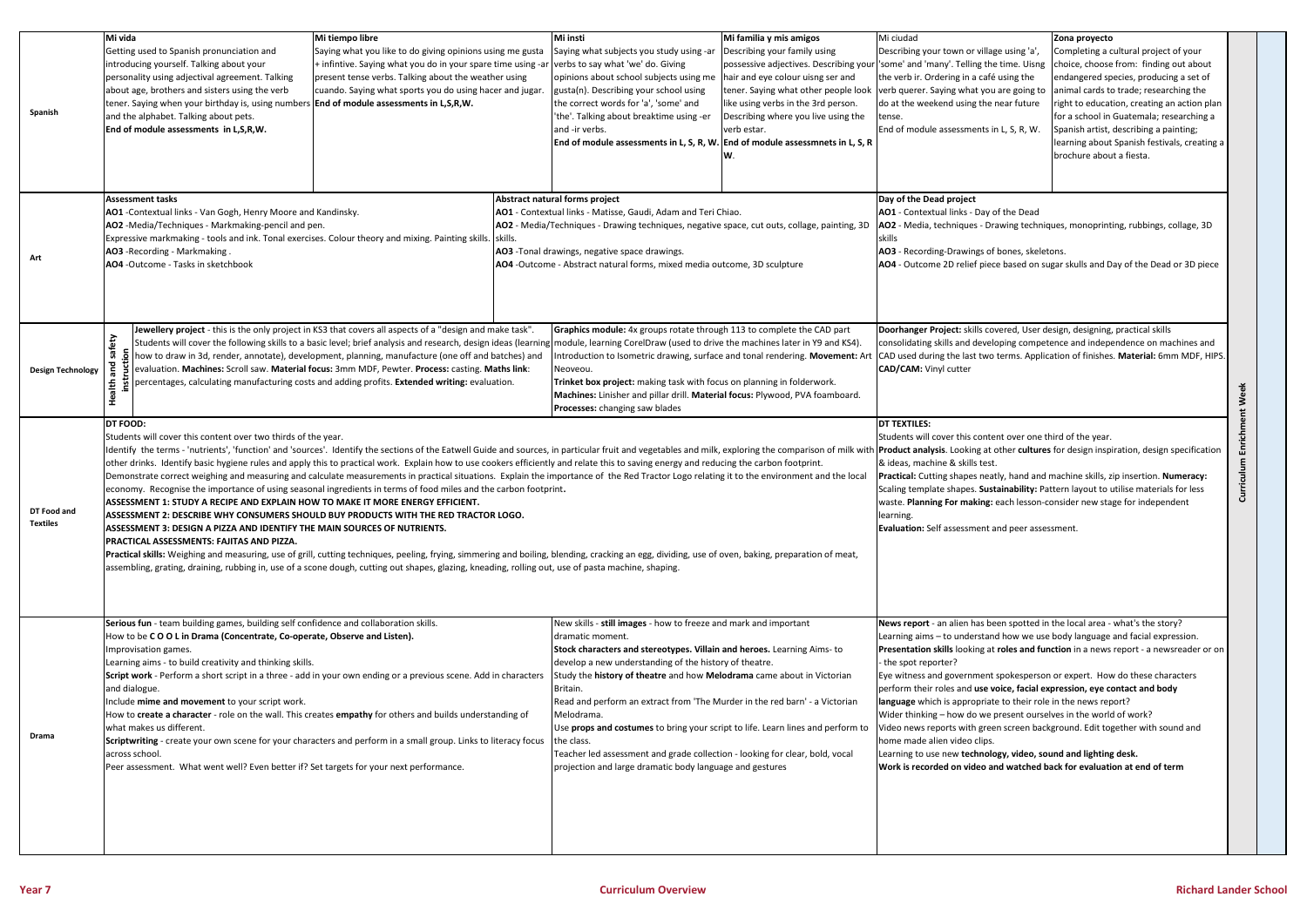**Curriculum Enrichment Week** Curriculum Enrichment Week

## **Introduction First Access Brass Instruments of the Orchestra**

| Music<br>For more<br>information see<br>Music Curriculum<br>Overview | <b>Introduction to Music</b>                                                                                                                                                                                                                                                                                                                                                                                                                                                                                                                                                                                                                                                                                                                                                                                                                                                                                                                                                                                                                                                                                                                                                                                                                                                                                                                                                                                                                                                                                                                                                                                                                                     | Micky-<br><b>Mousing</b> | Gamelan                                                                                                                                                                                                                                                  | Christmas<br>Cathedral<br>Concert<br>Preparation                                                 | <b>Folk Music</b><br><b>Introduction to Guitar</b>                                                                                                                                                                                                                                                                                                                                                                                                                                                                                                                                                                                                                                                                                                                                                                    |                                                                                                                                                                                                                                                                                                                                                                                                                                                                                                                                                                                                                                                                          |                                                                                                 | <b>Introduction to Keyboard</b> |                                                                                                                                                                                                                                                                     |
|----------------------------------------------------------------------|------------------------------------------------------------------------------------------------------------------------------------------------------------------------------------------------------------------------------------------------------------------------------------------------------------------------------------------------------------------------------------------------------------------------------------------------------------------------------------------------------------------------------------------------------------------------------------------------------------------------------------------------------------------------------------------------------------------------------------------------------------------------------------------------------------------------------------------------------------------------------------------------------------------------------------------------------------------------------------------------------------------------------------------------------------------------------------------------------------------------------------------------------------------------------------------------------------------------------------------------------------------------------------------------------------------------------------------------------------------------------------------------------------------------------------------------------------------------------------------------------------------------------------------------------------------------------------------------------------------------------------------------------------------|--------------------------|----------------------------------------------------------------------------------------------------------------------------------------------------------------------------------------------------------------------------------------------------------|--------------------------------------------------------------------------------------------------|-----------------------------------------------------------------------------------------------------------------------------------------------------------------------------------------------------------------------------------------------------------------------------------------------------------------------------------------------------------------------------------------------------------------------------------------------------------------------------------------------------------------------------------------------------------------------------------------------------------------------------------------------------------------------------------------------------------------------------------------------------------------------------------------------------------------------|--------------------------------------------------------------------------------------------------------------------------------------------------------------------------------------------------------------------------------------------------------------------------------------------------------------------------------------------------------------------------------------------------------------------------------------------------------------------------------------------------------------------------------------------------------------------------------------------------------------------------------------------------------------------------|-------------------------------------------------------------------------------------------------|---------------------------------|---------------------------------------------------------------------------------------------------------------------------------------------------------------------------------------------------------------------------------------------------------------------|
| PD                                                                   | An Introduction to Personal Development, what<br>is it and why is it important?<br>Getting to know each other and our school<br>Unit 1: Healthy living and responsible health<br>choices; to include physical and mental health<br>Consolidation                                                                                                                                                                                                                                                                                                                                                                                                                                                                                                                                                                                                                                                                                                                                                                                                                                                                                                                                                                                                                                                                                                                                                                                                                                                                                                                                                                                                                 |                          | Unit 2: Puberty, emotional health and wellbeing<br>Consolidation                                                                                                                                                                                         | <b>Focus on Anti-Bullying Day</b><br>Unit 3: Relationships, Identity and Safety<br>Consolidation |                                                                                                                                                                                                                                                                                                                                                                                                                                                                                                                                                                                                                                                                                                                                                                                                                       |                                                                                                                                                                                                                                                                                                                                                                                                                                                                                                                                                                                                                                                                          | Unit 4: Living in the wider world (1)<br>Unit 5: Living in the wider world (2)<br>Consolidation |                                 |                                                                                                                                                                                                                                                                     |
| PE                                                                   | In Invasion Games students will develop a range of basic skills, techniques and tactics appropriate to a range of In Multi-Skills activities students will work to improve their basic coordination<br>Invasion Games, mainly focussed upon attacking principles, using these in competitive and pressurised<br>situations. During this unit students will also work upon developing a number of personal qualities, such as<br>cooperation, respect and self-management.<br>In Fitness units students will learn how to exercise safely and effectively. Students will develop an<br>understanding of how exercise effects the body and the importance of leading a healthy active lifestyle.<br>During this unit students will also work upon developing a number of personal qualities, such as Independence, management.<br>Resilience and Self-Management.<br>In Aesthetic activities students will develop and link a range of performance skills and movements showing<br>precision, fluency and body management. In addition students will be able to appreciate what makes a quality begin to experience basic orienteering challenges. During this unit students will<br>performance and offer feedback to other performers. During this unit students will be encouraged to develop   be encouraged to develop a number of personal qualities, such as, cooperation<br>a number of personal qualities, such as, cooperation, confidence and resilience.<br>During the Autumn and Spring terms we run a carousel from these 5 activity areas.<br>Assessment and DIT: At the end of each unit students will complete an assessment and receive feedback |                          |                                                                                                                                                                                                                                                          |                                                                                                  | skills, i.e. moving and using more than one body part at the same time. They<br>will do this by completing a wide range of catching, passing and hitting,<br>beginning to use these in competitive and pressurised situations. During this<br>unit students will be encouraged to develop a number of personal qualities,<br>such as, confidence, communication, cooperation, resilience and self-<br>In Outdoor and Adventurous activities students will be required to work as par<br>of a team in challenging and ever changing situations. In addition they will<br>teamwork, leadership and self-management.<br>During the Autumn and Spring terms we run a carousel from these 5 activity<br>areas.<br>Assessment and DIT: At the end of each unit students will complete an<br>assessment and receive feedback | In Athletic Activities student<br>range of athletic events. The<br>lie and begin to specialise in<br>students know how to perfo<br>appreciation of potential risl<br>encouraged to develop a nui<br>humility.<br>In Net Games students will le<br>Backhand and begin to unde<br>strokes both cooperatively a<br>use and adapt these strokes<br>students will be encouraged<br>Resilience, Self-Managemen<br>In Striking and Fielding Gam<br>Bowling and Fielding, using t<br>opponent. They will also be<br>in order to outwit an oppone<br>develop a number of person<br>Management.<br>Summer term we run a card<br>Assessment and DIT: At the<br>and receive feedback |                                                                                                 |                                 |                                                                                                                                                                                                                                                                     |
| RE                                                                   | An Introduction to RE<br>Different ways of seeing<br>Empathy skills - What's the matter with Clucker?<br>Different types of questions within RE, Factual, Ethical<br>and Ultimate questions.<br>Ultimate question- Is there life after death?<br>Reasons why people believe/do not believe in life after<br>death.<br>Assessment preparation<br>Assessment<br>DIT and feedback                                                                                                                                                                                                                                                                                                                                                                                                                                                                                                                                                                                                                                                                                                                                                                                                                                                                                                                                                                                                                                                                                                                                                                                                                                                                                   |                          | Philosophy, what do you 'know'?<br>The Trolley Problem<br>A Growth Mind-set<br>Does God exist?<br>The Argument from Design<br>The First Cause Argument<br><b>Bruce Almighty</b><br>What is The Problem of Evil?'<br>Assessment preparation<br>Assessment |                                                                                                  |                                                                                                                                                                                                                                                                                                                                                                                                                                                                                                                                                                                                                                                                                                                                                                                                                       | Different Christian denominations in Cornwall<br>Was Jesus a good role model?<br>The Parables of Jesus<br>What happened in Holy week?<br>Holy week then and now<br>The miracle Maker<br>Easter                                                                                                                                                                                                                                                                                                                                                                                                                                                                           |                                                                                                 |                                 | <b>Buddhism and introduction</b><br>· Prince Siddhartha Gautama<br>· The Four sights<br>· What is Karma?<br>What is Nirvana and how ca<br>· Mindfulness and stilling.<br>· The teachings of the Buddh<br>Assessment preparation<br>· Assessment<br>DIT and feedback |

**· Safety during the summer holidays** · The importance of sunscreen and other methods to prevent skin cancer · Beach safety

**Ints will begin to develop the physical and technical skills in a** Fhey will gain a knowledge of where their Athletics strengths in their favourite and most successful events. In addition form safely in both track and field events, showing an risks and dangers. During this unit students will be number of personal qualities, such as resilience, respect and

Il learn a range of basic ground strokes, such as Forehand, derstand how to start a competitive rally, performing these y and competitively. More effective players will be able to es and tactics to outwit an opponent. During this unit ed to develop a number of personal qualities, such as ent, Integrity and Honesty.

In **Stanger 3 In 1998** and Strikings and *Inees students will develop* the basiming, g these accurately in response to the performance of an begin to understand the tactical requirements of the activity in order to ourcing this unit students will be encouraged to onal qualities, such as Cooperation, Respect and Self-

### **During the**

# **Summer a conset Service S** activity areas.

**ne end of each unit students will complete an assessment** 

ion.

 $\alpha$  can it be achieved?

dha